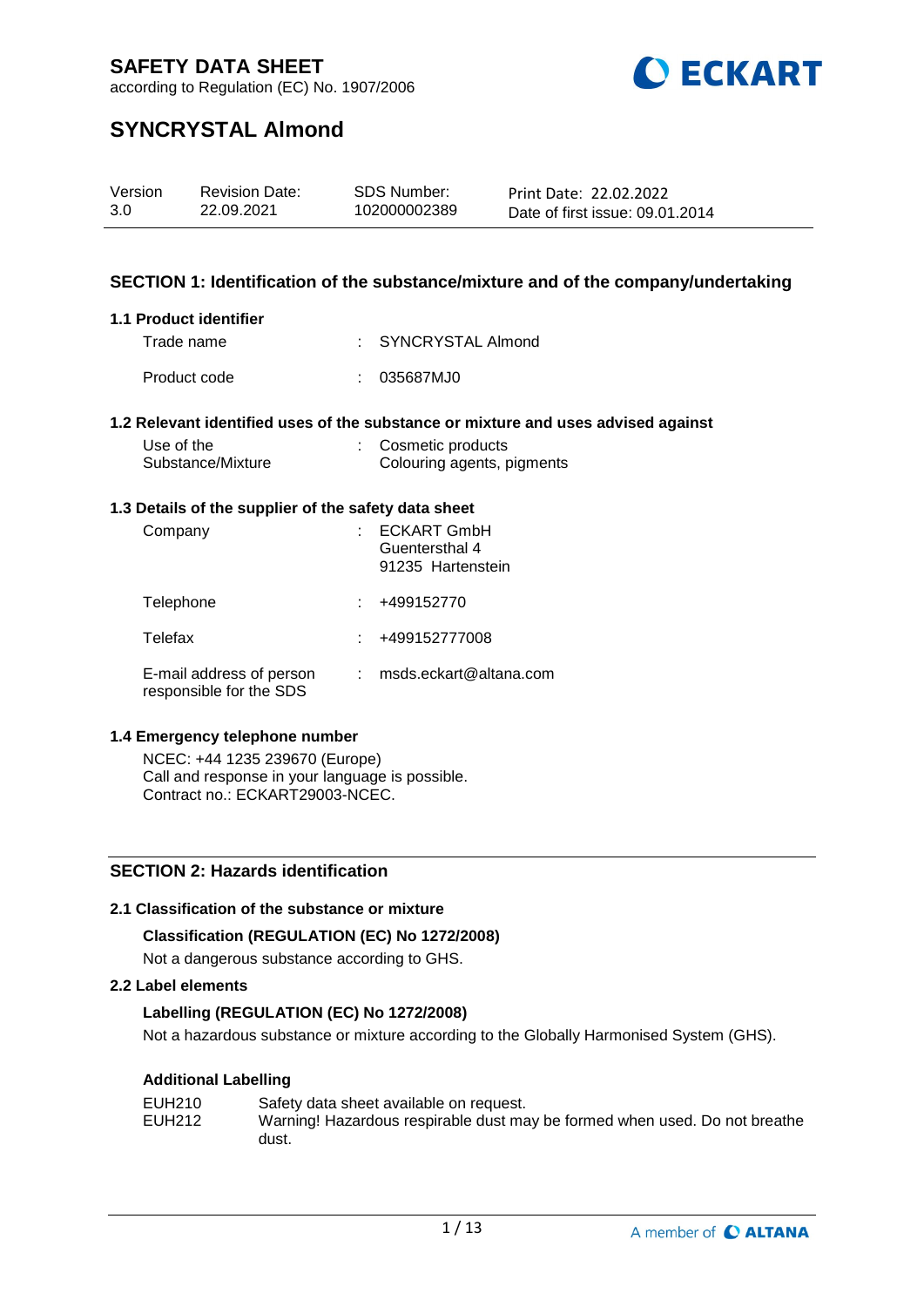

according to Regulation (EC) No. 1907/2006

# **SYNCRYSTAL Almond**

| Version | <b>Revision Date:</b> | <b>SDS Number:</b> | Print Date: 22.02.2022          |
|---------|-----------------------|--------------------|---------------------------------|
| 3.0     | 22.09.2021            | 102000002389       | Date of first issue: 09.01.2014 |

#### **2.3 Other hazards**

This substance/mixture contains no components considered to be either persistent, bioaccumulative and toxic (PBT), or very persistent and very bioaccumulative (vPvB) at levels of 0.1% or higher.

#### **SECTION 3: Composition/information on ingredients**

#### **3.2 Mixtures**

#### **Hazardous components**

| Chemical name                                    | CAS-No.                    | Classification         | Concentration     |  |  |
|--------------------------------------------------|----------------------------|------------------------|-------------------|--|--|
|                                                  | EC-No.                     | <b>REGULATION (EC)</b> | (% w/w)           |  |  |
|                                                  | Index-No.                  | No 1272/2008           |                   |  |  |
|                                                  | <b>Registration number</b> |                        |                   |  |  |
| Substances with a workplace exposure limit :     |                            |                        |                   |  |  |
| Fluorphlogopite                                  | 12003-38-2                 |                        | $>= 50 - 5 = 100$ |  |  |
| (Mg3K[AlF2O(SiO3)3])                             | 234-426-5                  |                        |                   |  |  |
|                                                  | 01-2119971065-37           |                        |                   |  |  |
| For explanation of abbreviations see section 16. |                            |                        |                   |  |  |

#### **SECTION 4: First aid measures**

#### **4.1 Description of first aid measures**

| General advice          |    | Do not leave the victim unattended.                                                                                                                                           |
|-------------------------|----|-------------------------------------------------------------------------------------------------------------------------------------------------------------------------------|
| If inhaled              |    | If unconscious, place in recovery position and seek medical<br>advice.<br>If symptoms persist, call a physician.                                                              |
| In case of skin contact |    | Wash off with soap and water.                                                                                                                                                 |
| In case of eye contact  |    | Remove contact lenses.<br>If eye irritation persists, consult a specialist.                                                                                                   |
| If swallowed            | t. | Keep respiratory tract clear.<br>Do not give milk or alcoholic beverages.<br>Never give anything by mouth to an unconscious person.<br>If symptoms persist, call a physician. |

#### **4.2 Most important symptoms and effects, both acute and delayed**

None known.

### **4.3 Indication of any immediate medical attention and special treatment needed**

This information is not available.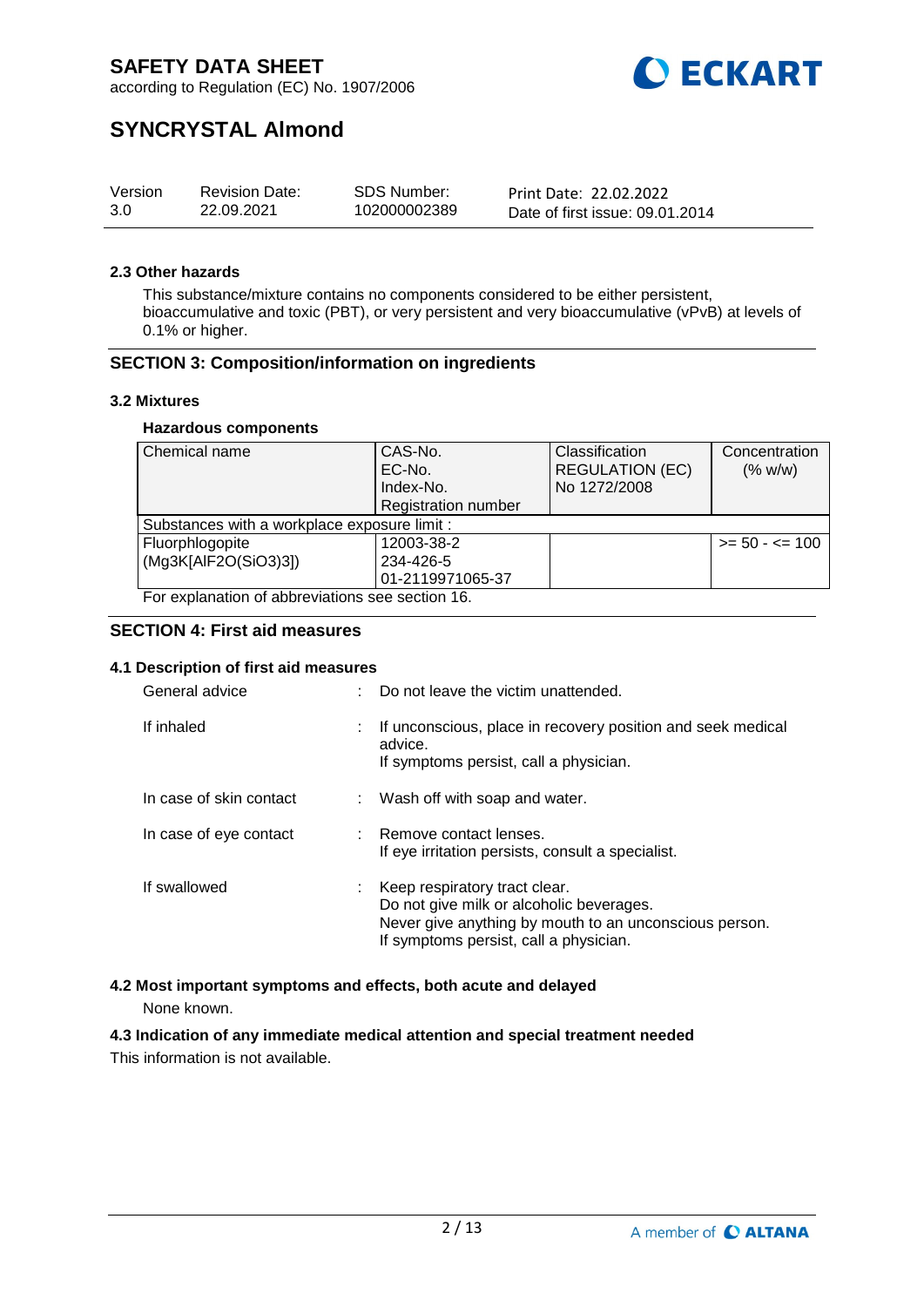

according to Regulation (EC) No. 1907/2006

# **SYNCRYSTAL Almond**

| Version | <b>Revision Date:</b> | SDS Number:  | Print Date: 22.02.2022          |
|---------|-----------------------|--------------|---------------------------------|
| 3.0     | 22.09.2021            | 102000002389 | Date of first issue: 09.01.2014 |

### **SECTION 5: Firefighting measures**

#### **5.1 Extinguishing media**

#### **5.2 Special hazards arising from the substance or mixture**

| 5.3 Advice for firefighters                      |                                                                                                                                                        |
|--------------------------------------------------|--------------------------------------------------------------------------------------------------------------------------------------------------------|
| Special protective equipment<br>for firefighters | Wear self-contained breathing apparatus for firefighting if<br>necessary.                                                                              |
| Further information                              | : Standard procedure for chemical fires.<br>Use extinguishing measures that are appropriate to local<br>circumstances and the surrounding environment. |

#### **SECTION 6: Accidental release measures**

|                                                                                                                      |                           | 6.1 Personal precautions, protective equipment and emergency procedures                                                          |
|----------------------------------------------------------------------------------------------------------------------|---------------------------|----------------------------------------------------------------------------------------------------------------------------------|
| Personal precautions                                                                                                 |                           | : Avoid dust formation.                                                                                                          |
| <b>6.2 Environmental precautions</b>                                                                                 |                           |                                                                                                                                  |
| Environmental precautions                                                                                            | ÷                         | No special environmental precautions required.                                                                                   |
| 6.3 Methods and material for containment and cleaning up                                                             |                           |                                                                                                                                  |
| Methods for cleaning up                                                                                              |                           | Pick up and arrange disposal without creating dust.<br>Sweep up and shovel.<br>Keep in suitable, closed containers for disposal. |
| 6.4 Reference to other sections                                                                                      |                           |                                                                                                                                  |
| <b>SECTION 7: Handling and storage</b>                                                                               |                           |                                                                                                                                  |
| 7.1 Precautions for safe handling                                                                                    |                           |                                                                                                                                  |
| Advice on safe handling                                                                                              | di la                     | For personal protection see section 8.<br>Smoking, eating and drinking should be prohibited in the<br>application area.          |
| fire and explosion                                                                                                   |                           | Advice on protection against : Provide appropriate exhaust ventilation at places where dust<br>is formed.                        |
| Hygiene measures                                                                                                     |                           | General industrial hygiene practice.                                                                                             |
| 7.2 Conditions for safe storage, including any incompatibilities<br>Requirements for storage<br>areas and containers | $\mathbb{R}^{\mathbb{Z}}$ | Electrical installations / working materials must comply with<br>the technological safety standards.                             |
| Advice on common storage                                                                                             |                           | : No materials to be especially mentioned.                                                                                       |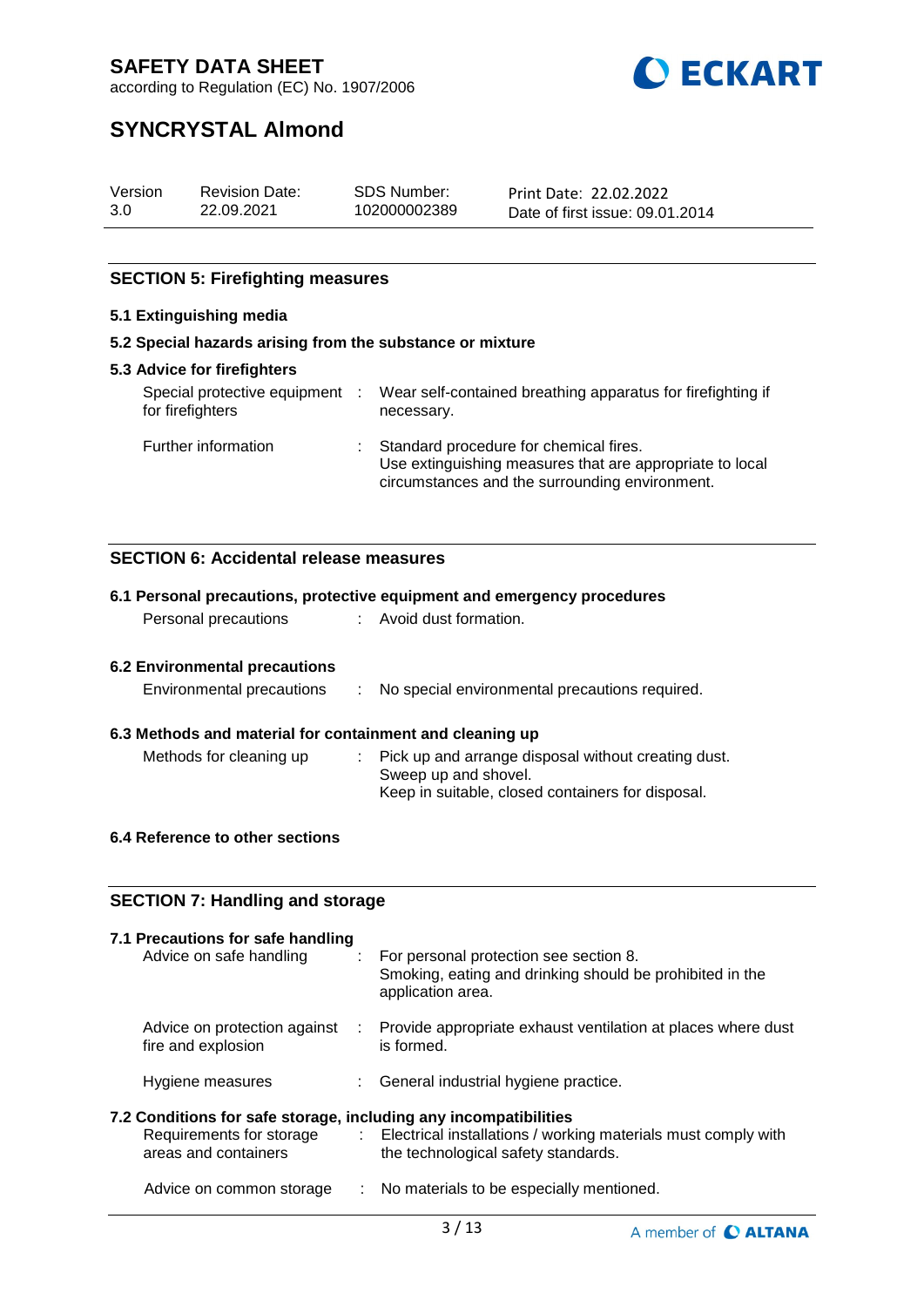

according to Regulation (EC) No. 1907/2006

# **SYNCRYSTAL Almond**

| 3.0<br>22.09.2021<br>102000002389<br>Date of first issue: 09.01.2014 | Version | <b>Revision Date:</b> | SDS Number: | Print Date: 22.02.2022 |  |
|----------------------------------------------------------------------|---------|-----------------------|-------------|------------------------|--|
|----------------------------------------------------------------------|---------|-----------------------|-------------|------------------------|--|

Further information on storage stability

: Keep in a dry place. No decomposition if stored and applied as directed.

#### **7.3 Specific end use(s)**

This information is not available.

#### **SECTION 8: Exposure controls/personal protection**

#### **8.1 Control parameters**

#### **Occupational Exposure Limits**

| Components                                 | CAS-No.                                                                                                                                                                                                                                                                                                                                                                                                                                                                                                                                                                                           | Value type (Form<br>of exposure) | Control parameters                                                                                                                                                                                                                                                                                                                                                                                                                                                                                                                                                                                                                                                                                                                                                                                                                | <b>Basis</b> |  |  |
|--------------------------------------------|---------------------------------------------------------------------------------------------------------------------------------------------------------------------------------------------------------------------------------------------------------------------------------------------------------------------------------------------------------------------------------------------------------------------------------------------------------------------------------------------------------------------------------------------------------------------------------------------------|----------------------------------|-----------------------------------------------------------------------------------------------------------------------------------------------------------------------------------------------------------------------------------------------------------------------------------------------------------------------------------------------------------------------------------------------------------------------------------------------------------------------------------------------------------------------------------------------------------------------------------------------------------------------------------------------------------------------------------------------------------------------------------------------------------------------------------------------------------------------------------|--------------|--|--|
| Fluorphlogopite<br>(Mg3K[AlF2O(SiO3)<br>3] | 12003-38-<br>2                                                                                                                                                                                                                                                                                                                                                                                                                                                                                                                                                                                    | <b>TWA</b>                       | $2.5 \text{ mg/m}$ 3<br>(Fluorine)                                                                                                                                                                                                                                                                                                                                                                                                                                                                                                                                                                                                                                                                                                                                                                                                | 2000/39/EC   |  |  |
| Further information                        | Indicative                                                                                                                                                                                                                                                                                                                                                                                                                                                                                                                                                                                        |                                  |                                                                                                                                                                                                                                                                                                                                                                                                                                                                                                                                                                                                                                                                                                                                                                                                                                   |              |  |  |
| diiron trioxide                            | 1309-37-1                                                                                                                                                                                                                                                                                                                                                                                                                                                                                                                                                                                         | TWA (Inhalable)                  | $10$ mg/m $3$                                                                                                                                                                                                                                                                                                                                                                                                                                                                                                                                                                                                                                                                                                                                                                                                                     | GB EH40      |  |  |
| Further information                        | The COSHH definition of a substance hazardous to health includes dust of<br>any kind when present at a concentration in air equal to or greater than 10<br>mg.m-3 8-hour TWA of inhalable dust or 4 mg.m-3 8-hour TWA of respirable<br>dust. This means that any dust will be subject to COSHH if people are<br>exposed to dust above these levels. Some dusts have been assigned<br>specific WELs and exposure to these must comply with the appropriate<br>limits., Where no specific short-term exposure limit is listed, a figure three<br>times the long-term exposure limit should be used. |                                  |                                                                                                                                                                                                                                                                                                                                                                                                                                                                                                                                                                                                                                                                                                                                                                                                                                   |              |  |  |
|                                            |                                                                                                                                                                                                                                                                                                                                                                                                                                                                                                                                                                                                   | TWA (Respirable<br>fraction)     | $4$ mg/m $3$                                                                                                                                                                                                                                                                                                                                                                                                                                                                                                                                                                                                                                                                                                                                                                                                                      | GB EH40      |  |  |
| Further information                        | The COSHH definition of a substance hazardous to health includes dust of<br>any kind when present at a concentration in air equal to or greater than 10<br>mg.m-3 8-hour TWA of inhalable dust or 4 mg.m-3 8-hour TWA of respirable<br>dust. This means that any dust will be subject to COSHH if people are<br>exposed to dust above these levels. Some dusts have been assigned<br>specific WELs and exposure to these must comply with the appropriate<br>limits., Where no specific short-term exposure limit is listed, a figure three<br>times the long-term exposure limit should be used. |                                  |                                                                                                                                                                                                                                                                                                                                                                                                                                                                                                                                                                                                                                                                                                                                                                                                                                   |              |  |  |
|                                            |                                                                                                                                                                                                                                                                                                                                                                                                                                                                                                                                                                                                   | TWA (inhalable<br>dust)          | $10 \text{ mg/m}$                                                                                                                                                                                                                                                                                                                                                                                                                                                                                                                                                                                                                                                                                                                                                                                                                 | GB EH40      |  |  |
| Further information                        |                                                                                                                                                                                                                                                                                                                                                                                                                                                                                                                                                                                                   |                                  | For the purposes of these limits, respirable dust and inhalable dust are<br>those fractions of airborne dust which will be collected when sampling is<br>undertaken in accordance with the methods described in MDHS14/4<br>General methods for sampling and gravimetric analysis or respirable,<br>thoracic and inhalable aerosols., The COSHH definition of a substance<br>hazardous to health includes dust of any kind when present at a<br>concentration in air equal to or greater than 10 mg.m-3 8-hour TWA of<br>inhalable dust or 4 mg.m-3 8-hour TWA of respirable dust. This means that<br>any dust will be subject to COSHH if people are exposed to dust above<br>these levels. Some dusts have been assigned specific WELs and exposure<br>to these must comply with the appropriate limits., Most industrial dusts |              |  |  |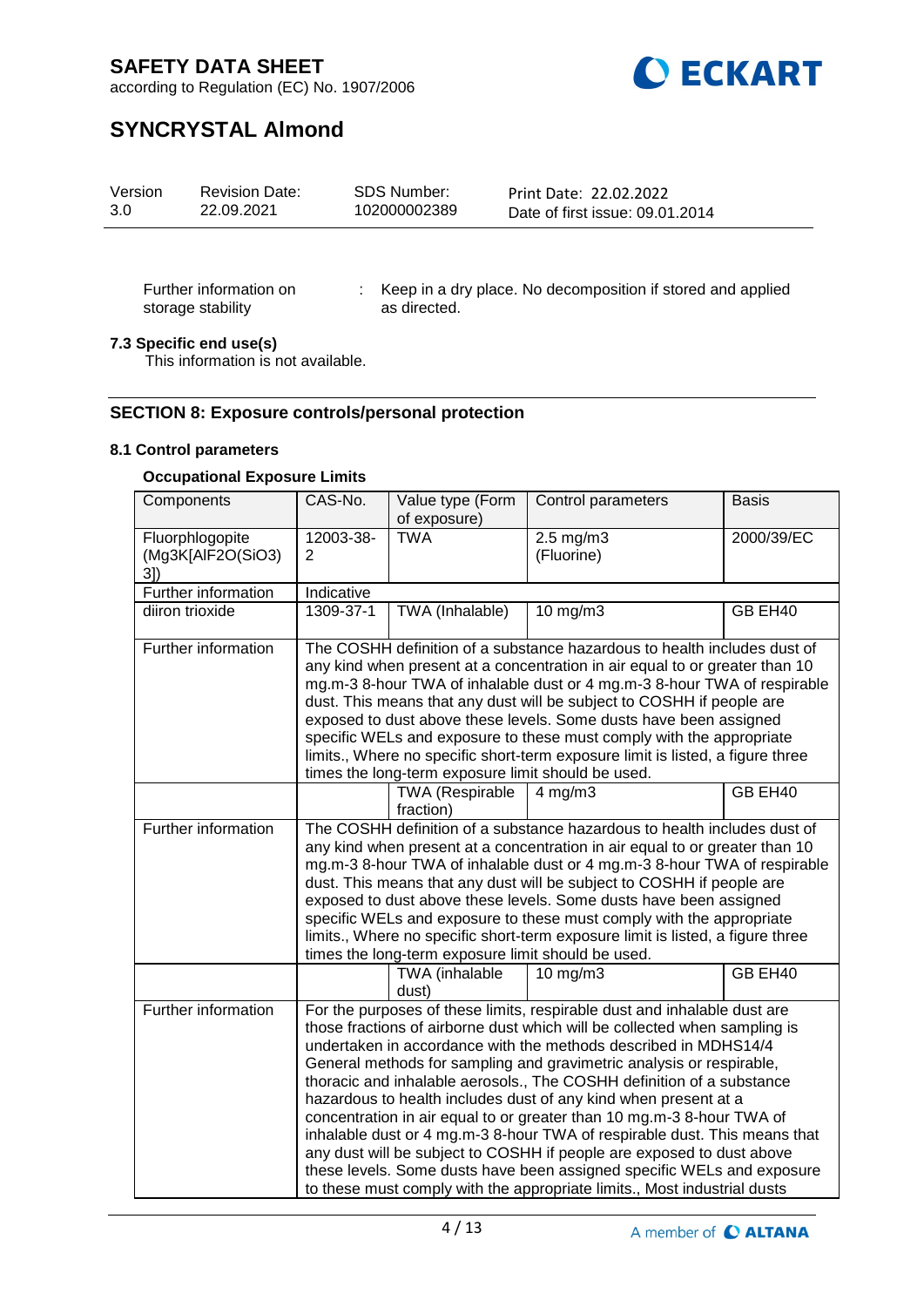according to Regulation (EC) No. 1907/2006



# **SYNCRYSTAL Almond**

| Version<br>3.0                                                                                                                                                                                                                                                                                                                                                                                                                                                                                                                                                                                                                                                                                                                                                                                                                                                                                                                                                                                     |  | <b>Revision Date:</b><br>22.09.2021 |                | <b>SDS Number:</b><br>102000002389 |  | Print Date: 22.02.2022<br>Date of first issue: 09.01.2014                                                                                                                                                                                                                                                                                                                                                                                                                                                                                                                                                                                                                                                                                                                                                                                                                                                                                                                                                                                                                                                                                                                                                                                                                                                                                                                                                                                                                                                                                                                                                                                                                                                                                                                                             |         |
|----------------------------------------------------------------------------------------------------------------------------------------------------------------------------------------------------------------------------------------------------------------------------------------------------------------------------------------------------------------------------------------------------------------------------------------------------------------------------------------------------------------------------------------------------------------------------------------------------------------------------------------------------------------------------------------------------------------------------------------------------------------------------------------------------------------------------------------------------------------------------------------------------------------------------------------------------------------------------------------------------|--|-------------------------------------|----------------|------------------------------------|--|-------------------------------------------------------------------------------------------------------------------------------------------------------------------------------------------------------------------------------------------------------------------------------------------------------------------------------------------------------------------------------------------------------------------------------------------------------------------------------------------------------------------------------------------------------------------------------------------------------------------------------------------------------------------------------------------------------------------------------------------------------------------------------------------------------------------------------------------------------------------------------------------------------------------------------------------------------------------------------------------------------------------------------------------------------------------------------------------------------------------------------------------------------------------------------------------------------------------------------------------------------------------------------------------------------------------------------------------------------------------------------------------------------------------------------------------------------------------------------------------------------------------------------------------------------------------------------------------------------------------------------------------------------------------------------------------------------------------------------------------------------------------------------------------------------|---------|
| contain particles of a wide range of sizes. The behaviour, deposition and<br>fate of any particular particle after entry into the human respiratory system,<br>and the body response that it elicits, depend on the nature and size of the<br>particle. HSE distinguishes two size fractions for limit-setting purposes<br>termed 'inhalable' and 'respirable'., Inhalable dust approximates to the<br>fraction of airborne material that enters the nose and mouth during breathing<br>and is therefore available for deposition in the respiratory tract. Respirable<br>dust approximates to the fraction that penetrates to the gas exchange region<br>of the lung. Fuller definitions and explanatory material are given in<br>MDHS14/4., Where dusts contain components that have their own assigned<br>WEL, all the relevant limits should be complied with., Where no specific<br>short-term exposure limit is listed, a figure three times the long-term<br>exposure limit should be used. |  |                                     |                |                                    |  |                                                                                                                                                                                                                                                                                                                                                                                                                                                                                                                                                                                                                                                                                                                                                                                                                                                                                                                                                                                                                                                                                                                                                                                                                                                                                                                                                                                                                                                                                                                                                                                                                                                                                                                                                                                                       |         |
|                                                                                                                                                                                                                                                                                                                                                                                                                                                                                                                                                                                                                                                                                                                                                                                                                                                                                                                                                                                                    |  |                                     |                | <b>TWA (Respirable</b><br>dust)    |  | $4$ mg/m $3$                                                                                                                                                                                                                                                                                                                                                                                                                                                                                                                                                                                                                                                                                                                                                                                                                                                                                                                                                                                                                                                                                                                                                                                                                                                                                                                                                                                                                                                                                                                                                                                                                                                                                                                                                                                          | GB EH40 |
|                                                                                                                                                                                                                                                                                                                                                                                                                                                                                                                                                                                                                                                                                                                                                                                                                                                                                                                                                                                                    |  | Further information                 |                | exposure limit should be used.     |  | For the purposes of these limits, respirable dust and inhalable dust are<br>those fractions of airborne dust which will be collected when sampling is<br>undertaken in accordance with the methods described in MDHS14/4<br>General methods for sampling and gravimetric analysis or respirable,<br>thoracic and inhalable aerosols., The COSHH definition of a substance<br>hazardous to health includes dust of any kind when present at a<br>concentration in air equal to or greater than 10 mg.m-3 8-hour TWA of<br>inhalable dust or 4 mg.m-3 8-hour TWA of respirable dust. This means that<br>any dust will be subject to COSHH if people are exposed to dust above<br>these levels. Some dusts have been assigned specific WELs and exposure<br>to these must comply with the appropriate limits., Most industrial dusts<br>contain particles of a wide range of sizes. The behaviour, deposition and<br>fate of any particular particle after entry into the human respiratory system,<br>and the body response that it elicits, depend on the nature and size of the<br>particle. HSE distinguishes two size fractions for limit-setting purposes<br>termed 'inhalable' and 'respirable'., Inhalable dust approximates to the<br>fraction of airborne material that enters the nose and mouth during breathing<br>and is therefore available for deposition in the respiratory tract. Respirable<br>dust approximates to the fraction that penetrates to the gas exchange region<br>of the lung. Fuller definitions and explanatory material are given in<br>MDHS14/4., Where dusts contain components that have their own assigned<br>WEL, all the relevant limits should be complied with., Where no specific<br>short-term exposure limit is listed, a figure three times the long-term |         |
|                                                                                                                                                                                                                                                                                                                                                                                                                                                                                                                                                                                                                                                                                                                                                                                                                                                                                                                                                                                                    |  | titanium dioxide                    | 13463-67-<br>7 | TWA (inhalable<br>dust)            |  | 10 mg/m3                                                                                                                                                                                                                                                                                                                                                                                                                                                                                                                                                                                                                                                                                                                                                                                                                                                                                                                                                                                                                                                                                                                                                                                                                                                                                                                                                                                                                                                                                                                                                                                                                                                                                                                                                                                              | GB EH40 |
|                                                                                                                                                                                                                                                                                                                                                                                                                                                                                                                                                                                                                                                                                                                                                                                                                                                                                                                                                                                                    |  | Further information                 |                |                                    |  | For the purposes of these limits, respirable dust and inhalable dust are<br>those fractions of airborne dust which will be collected when sampling is<br>undertaken in accordance with the methods described in MDHS14/4<br>General methods for sampling and gravimetric analysis or respirable,<br>thoracic and inhalable aerosols., The COSHH definition of a substance<br>hazardous to health includes dust of any kind when present at a<br>concentration in air equal to or greater than 10 mg.m-3 8-hour TWA of<br>inhalable dust or 4 mg.m-3 8-hour TWA of respirable dust. This means that<br>any dust will be subject to COSHH if people are exposed to dust above<br>these levels. Some dusts have been assigned specific WELs and exposure                                                                                                                                                                                                                                                                                                                                                                                                                                                                                                                                                                                                                                                                                                                                                                                                                                                                                                                                                                                                                                                 |         |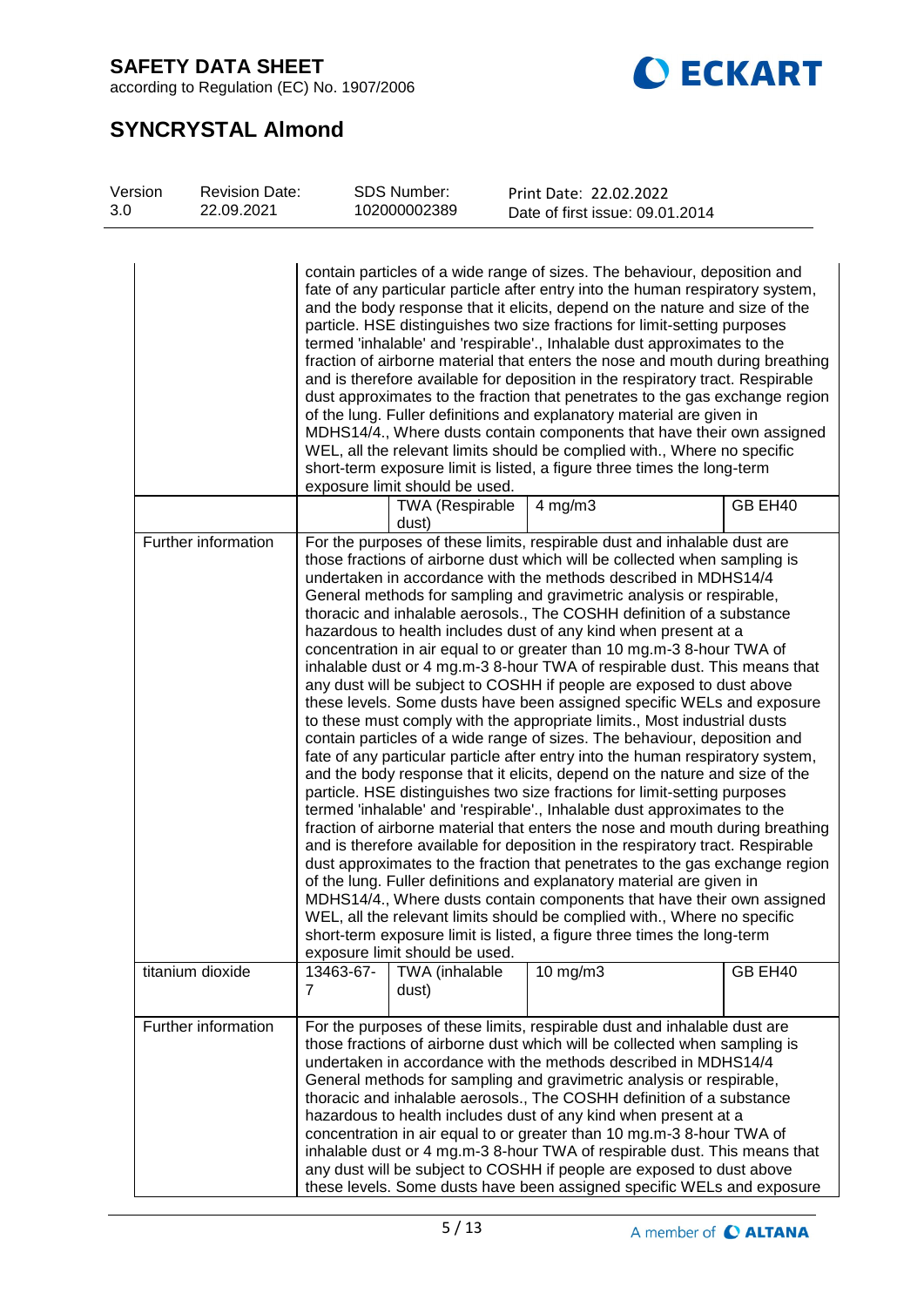according to Regulation (EC) No. 1907/2006



# **SYNCRYSTAL Almond**

| Version<br>3.0 | <b>Revision Date:</b><br>22.09.2021 | <b>SDS Number:</b><br>102000002389                                                                                                                                                                                                                                                                                                                                                                                                                                                                                                                                                                | Print Date: 22.02.2022<br>Date of first issue: 09.01.2014                                                                                                                                                                                                                                                                                                                                                                                                                                                                                                                                                                                                                                                                                                                                                                                                                                                                                                                                                                                                                                                                                                                                                                                                                                                                                                                                                                                                                                                                                                                                                                                                                                                                                                                                             |  |  |
|----------------|-------------------------------------|---------------------------------------------------------------------------------------------------------------------------------------------------------------------------------------------------------------------------------------------------------------------------------------------------------------------------------------------------------------------------------------------------------------------------------------------------------------------------------------------------------------------------------------------------------------------------------------------------|-------------------------------------------------------------------------------------------------------------------------------------------------------------------------------------------------------------------------------------------------------------------------------------------------------------------------------------------------------------------------------------------------------------------------------------------------------------------------------------------------------------------------------------------------------------------------------------------------------------------------------------------------------------------------------------------------------------------------------------------------------------------------------------------------------------------------------------------------------------------------------------------------------------------------------------------------------------------------------------------------------------------------------------------------------------------------------------------------------------------------------------------------------------------------------------------------------------------------------------------------------------------------------------------------------------------------------------------------------------------------------------------------------------------------------------------------------------------------------------------------------------------------------------------------------------------------------------------------------------------------------------------------------------------------------------------------------------------------------------------------------------------------------------------------------|--|--|
|                |                                     | exposure limit should be used.                                                                                                                                                                                                                                                                                                                                                                                                                                                                                                                                                                    | to these must comply with the appropriate limits., Most industrial dusts<br>contain particles of a wide range of sizes. The behaviour, deposition and<br>fate of any particular particle after entry into the human respiratory system,<br>and the body response that it elicits, depend on the nature and size of the<br>particle. HSE distinguishes two size fractions for limit-setting purposes<br>termed 'inhalable' and 'respirable'., Inhalable dust approximates to the<br>fraction of airborne material that enters the nose and mouth during breathing<br>and is therefore available for deposition in the respiratory tract. Respirable<br>dust approximates to the fraction that penetrates to the gas exchange region<br>of the lung. Fuller definitions and explanatory material are given in<br>MDHS14/4., Where dusts contain components that have their own assigned<br>WEL, all the relevant limits should be complied with., Where no specific<br>short-term exposure limit is listed, a figure three times the long-term                                                                                                                                                                                                                                                                                                                                                                                                                                                                                                                                                                                                                                                                                                                                                          |  |  |
|                |                                     | TWA (Inhalable)                                                                                                                                                                                                                                                                                                                                                                                                                                                                                                                                                                                   | 10 mg/m $3$<br>GB EH40                                                                                                                                                                                                                                                                                                                                                                                                                                                                                                                                                                                                                                                                                                                                                                                                                                                                                                                                                                                                                                                                                                                                                                                                                                                                                                                                                                                                                                                                                                                                                                                                                                                                                                                                                                                |  |  |
|                | Further information                 | The COSHH definition of a substance hazardous to health includes dust of<br>any kind when present at a concentration in air equal to or greater than 10<br>mg.m-3 8-hour TWA of inhalable dust or 4 mg.m-3 8-hour TWA of respirable<br>dust. This means that any dust will be subject to COSHH if people are<br>exposed to dust above these levels. Some dusts have been assigned<br>specific WELs and exposure to these must comply with the appropriate<br>limits., Where no specific short-term exposure limit is listed, a figure three<br>times the long-term exposure limit should be used. |                                                                                                                                                                                                                                                                                                                                                                                                                                                                                                                                                                                                                                                                                                                                                                                                                                                                                                                                                                                                                                                                                                                                                                                                                                                                                                                                                                                                                                                                                                                                                                                                                                                                                                                                                                                                       |  |  |
|                |                                     | <b>TWA (Respirable</b><br>dust)                                                                                                                                                                                                                                                                                                                                                                                                                                                                                                                                                                   | GB EH40<br>$4$ mg/m $3$                                                                                                                                                                                                                                                                                                                                                                                                                                                                                                                                                                                                                                                                                                                                                                                                                                                                                                                                                                                                                                                                                                                                                                                                                                                                                                                                                                                                                                                                                                                                                                                                                                                                                                                                                                               |  |  |
|                | Further information                 | exposure limit should be used.                                                                                                                                                                                                                                                                                                                                                                                                                                                                                                                                                                    | For the purposes of these limits, respirable dust and inhalable dust are<br>those fractions of airborne dust which will be collected when sampling is<br>undertaken in accordance with the methods described in MDHS14/4<br>General methods for sampling and gravimetric analysis or respirable,<br>thoracic and inhalable aerosols., The COSHH definition of a substance<br>hazardous to health includes dust of any kind when present at a<br>concentration in air equal to or greater than 10 mg.m-3 8-hour TWA of<br>inhalable dust or 4 mg.m-3 8-hour TWA of respirable dust. This means that<br>any dust will be subject to COSHH if people are exposed to dust above<br>these levels. Some dusts have been assigned specific WELs and exposure<br>to these must comply with the appropriate limits., Most industrial dusts<br>contain particles of a wide range of sizes. The behaviour, deposition and<br>fate of any particular particle after entry into the human respiratory system,<br>and the body response that it elicits, depend on the nature and size of the<br>particle. HSE distinguishes two size fractions for limit-setting purposes<br>termed 'inhalable' and 'respirable'., Inhalable dust approximates to the<br>fraction of airborne material that enters the nose and mouth during breathing<br>and is therefore available for deposition in the respiratory tract. Respirable<br>dust approximates to the fraction that penetrates to the gas exchange region<br>of the lung. Fuller definitions and explanatory material are given in<br>MDHS14/4., Where dusts contain components that have their own assigned<br>WEL, all the relevant limits should be complied with., Where no specific<br>short-term exposure limit is listed, a figure three times the long-term |  |  |
|                |                                     | <b>TWA (Respirable</b><br>fraction)                                                                                                                                                                                                                                                                                                                                                                                                                                                                                                                                                               | GB EH40<br>$4$ mg/m $3$                                                                                                                                                                                                                                                                                                                                                                                                                                                                                                                                                                                                                                                                                                                                                                                                                                                                                                                                                                                                                                                                                                                                                                                                                                                                                                                                                                                                                                                                                                                                                                                                                                                                                                                                                                               |  |  |
|                | Further information                 |                                                                                                                                                                                                                                                                                                                                                                                                                                                                                                                                                                                                   | The COSHH definition of a substance hazardous to health includes dust of                                                                                                                                                                                                                                                                                                                                                                                                                                                                                                                                                                                                                                                                                                                                                                                                                                                                                                                                                                                                                                                                                                                                                                                                                                                                                                                                                                                                                                                                                                                                                                                                                                                                                                                              |  |  |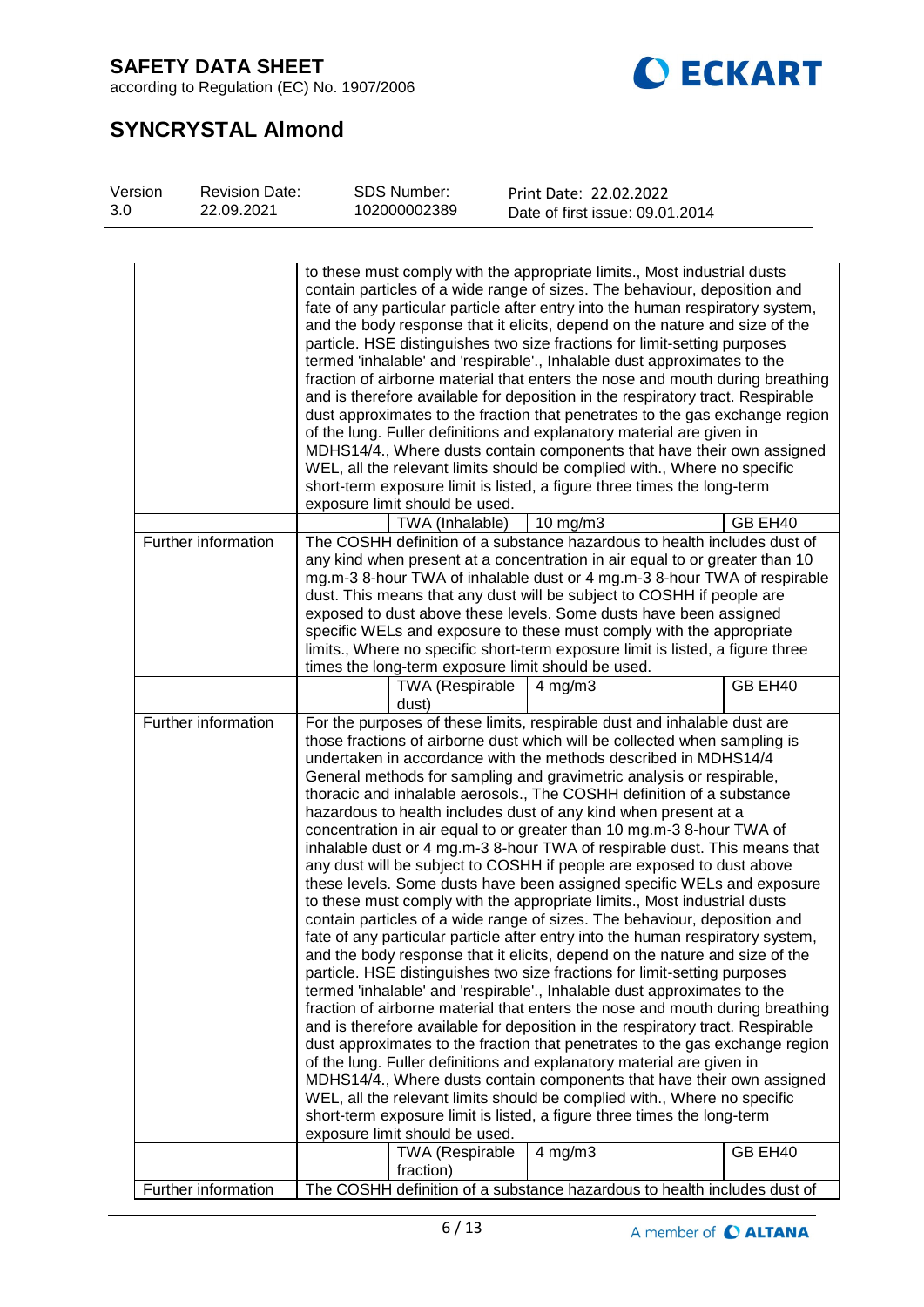

according to Regulation (EC) No. 1907/2006

# **SYNCRYSTAL Almond**

| Version | <b>Revision Date:</b> | SDS Number:  | Print Date: 22.02.2022          |
|---------|-----------------------|--------------|---------------------------------|
| 3.0     | 22.09.2021            | 102000002389 | Date of first issue: 09.01.2014 |

any kind when present at a concentration in air equal to or greater than 10 mg.m-3 8-hour TWA of inhalable dust or 4 mg.m-3 8-hour TWA of respirable dust. This means that any dust will be subject to COSHH if people are exposed to dust above these levels. Some dusts have been assigned specific WELs and exposure to these must comply with the appropriate limits., Where no specific short-term exposure limit is listed, a figure three times the long-term exposure limit should be used.

#### **Derived No Effect Level (DNEL) according to Regulation (EC) No. 1907/2006:**

| Substance name                         | End Use   | Exposure routes | Potential health<br>effects   | Value        |
|----------------------------------------|-----------|-----------------|-------------------------------|--------------|
| Fluorphlogopite<br>(Mg3K[AlF2O(SiO3)3] | Consumers | Ingestion       | Long-term systemic<br>effects | $62.5$ mg/kg |

#### **8.2 Exposure controls**

#### **Personal protective equipment**

| Eye protection           |    | : Safety glasses                                                   |
|--------------------------|----|--------------------------------------------------------------------|
| Skin and body protection |    | : Protective suit                                                  |
| Respiratory protection   | ÷. | No personal respiratory protective equipment normally<br>required. |

#### **SECTION 9: Physical and chemical properties**

#### **9.1 Information on basic physical and chemical properties**

| Appearance                  | : powder                                      |
|-----------------------------|-----------------------------------------------|
| Colour                      | : beige                                       |
| Odour                       | : odourless                                   |
| <b>Odour Threshold</b>      | : No data available                           |
| рH                          | : substance/mixture is non-soluble (in water) |
| Freezing point              | : No data available                           |
| Boiling point/boiling range | : No data available                           |
| Flash point                 | : No data available                           |
| Evaporation rate            | : No data available                           |
| Flammability (solid, gas)   | : Will not burn                               |
| Self-ignition               | : No data available                           |
| Auto-ignition temperature   | : No data available                           |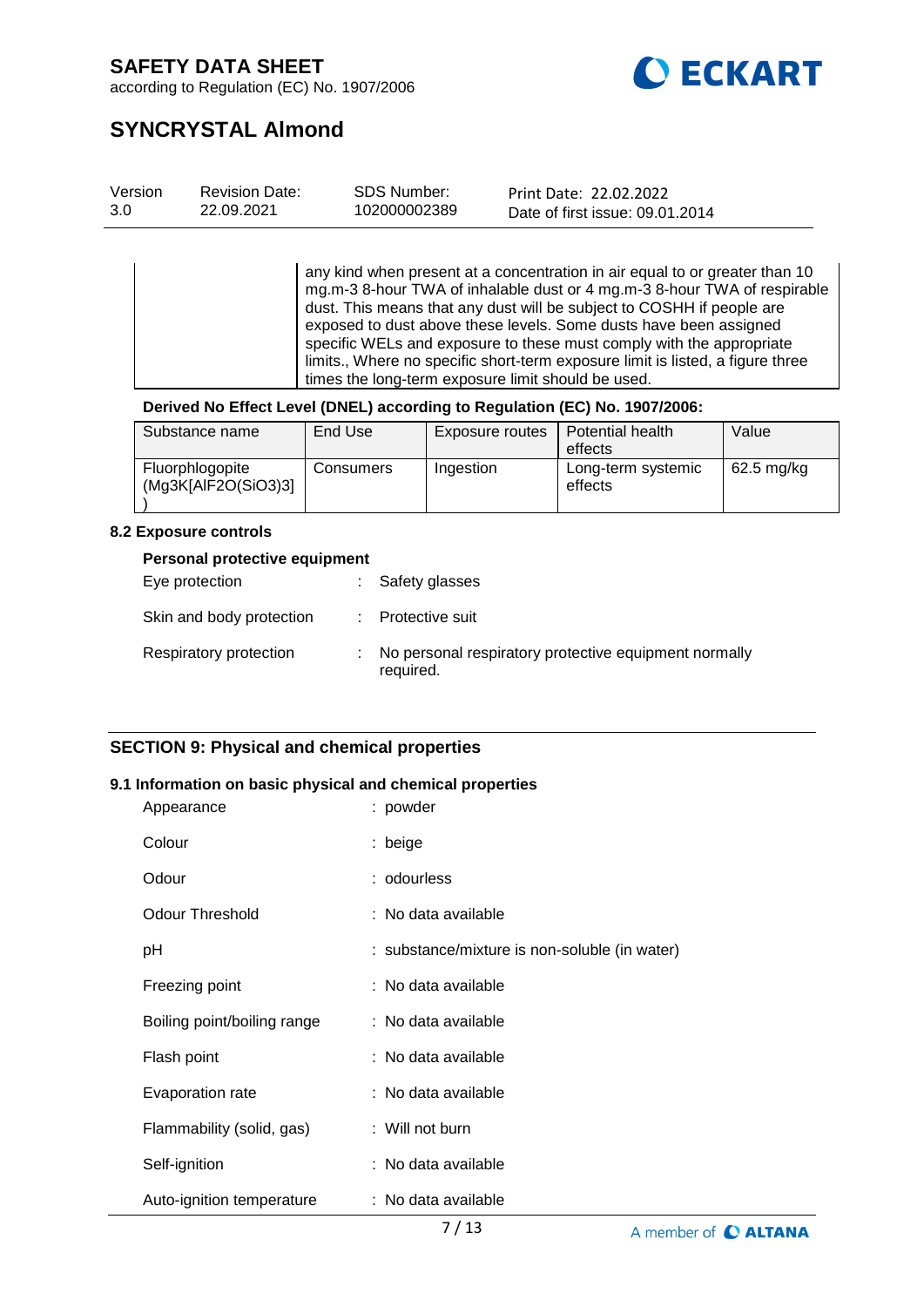according to Regulation (EC) No. 1907/2006



# **SYNCRYSTAL Almond**

| Version<br>3.0 | <b>Revision Date:</b><br>22.09.2021                 | SDS Number:<br>102000002389 | Print Date: 22.02.2022<br>Date of first issue: 09.01.2014 |
|----------------|-----------------------------------------------------|-----------------------------|-----------------------------------------------------------|
|                |                                                     |                             |                                                           |
|                | Smoldering temperature                              | : No data available         |                                                           |
|                | Decomposition temperature                           | : No data available         |                                                           |
|                | <b>Explosive properties</b>                         | : No data available         |                                                           |
|                | Oxidizing properties                                | : No data available         |                                                           |
|                | Upper explosion limit / Upper<br>flammability limit | : No data available         |                                                           |
|                | Lower explosion limit / Lower<br>flammability limit | : No data available         |                                                           |
|                | Vapour pressure                                     | : No data available         |                                                           |
|                | Relative vapour density                             | : No data available         |                                                           |
|                | Relative density                                    | : No data available         |                                                           |
|                | Density                                             | : $3.22$ g/cm3              |                                                           |
|                | <b>Bulk density</b>                                 | $: 0.26$ g/cm3              |                                                           |
|                | Water solubility                                    | : No data available         |                                                           |
|                | Solubility in other solvents                        | : No data available         |                                                           |
|                | Partition coefficient: n-<br>octanol/water          | : No data available         |                                                           |
|                | Decomposition temperature                           | : No data available         |                                                           |
|                | Viscosity, dynamic                                  | : No data available         |                                                           |
|                | Viscosity, kinematic                                | : No data available         |                                                           |
|                | Flow time                                           | : No data available         |                                                           |

#### **9.2 Other information**

No data available

### **SECTION 10: Stability and reactivity**

#### **10.1 Reactivity**

No decomposition if stored and applied as directed.

#### **10.2 Chemical stability**

No decomposition if stored and applied as directed.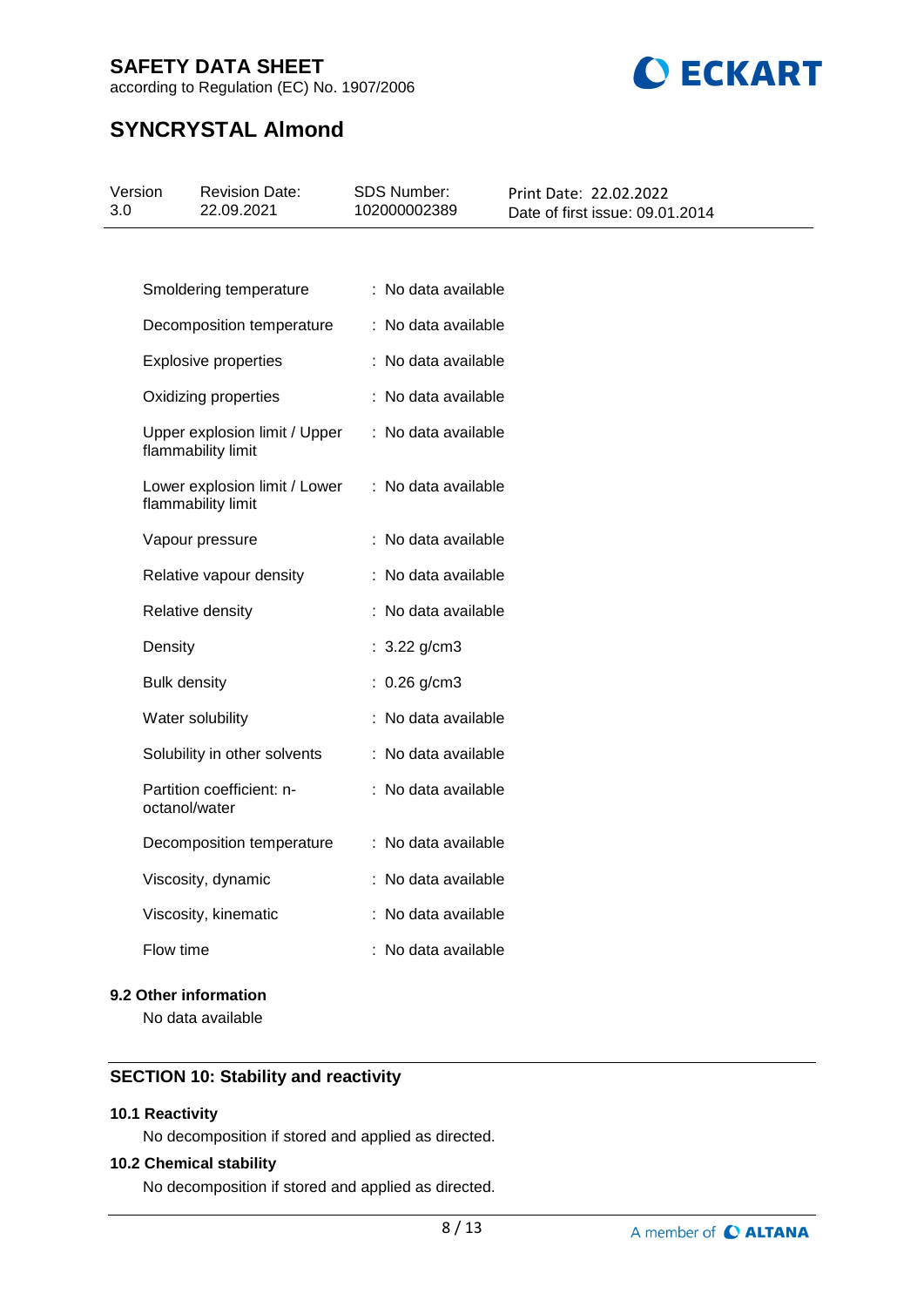

according to Regulation (EC) No. 1907/2006

# **SYNCRYSTAL Almond**

| Version<br>3.0 |                     | <b>Revision Date:</b><br>22.09.2021                              | <b>SDS Number:</b><br>102000002389   | Print Date: 22.02.2022<br>Date of first issue: 09.01.2014                               |  |
|----------------|---------------------|------------------------------------------------------------------|--------------------------------------|-----------------------------------------------------------------------------------------|--|
|                |                     |                                                                  |                                      |                                                                                         |  |
|                |                     | 10.3 Possibility of hazardous reactions                          |                                      |                                                                                         |  |
|                |                     | Hazardous reactions                                              |                                      | : Stable under recommended storage conditions.<br>No hazards to be specially mentioned. |  |
|                |                     |                                                                  |                                      | Dust may form explosive mixture in air.                                                 |  |
|                |                     | 10.4 Conditions to avoid                                         |                                      |                                                                                         |  |
|                | Conditions to avoid |                                                                  | No data available                    |                                                                                         |  |
|                |                     | 10.5 Incompatible materials                                      |                                      |                                                                                         |  |
|                |                     | 10.6 Hazardous decomposition products                            |                                      |                                                                                         |  |
|                | air                 | Contact with water or humid : This information is not available. |                                      |                                                                                         |  |
|                |                     | Thermal decomposition                                            | : This information is not available. |                                                                                         |  |
|                |                     |                                                                  |                                      |                                                                                         |  |

### **SECTION 11: Toxicological information**

#### **11.1 Information on toxicological effects**

#### **Acute toxicity**

Not classified based on available information.

#### **Skin corrosion/irritation**

Not classified based on available information.

#### **Serious eye damage/eye irritation**

Not classified based on available information.

#### **Respiratory or skin sensitisation**

#### **Skin sensitisation**

Not classified based on available information.

#### **Respiratory sensitisation**

Not classified based on available information.

#### **Germ cell mutagenicity**

Not classified based on available information.

#### **Carcinogenicity**

Not classified based on available information.

#### **Reproductive toxicity**

Not classified based on available information.

#### **STOT - single exposure**

Not classified based on available information.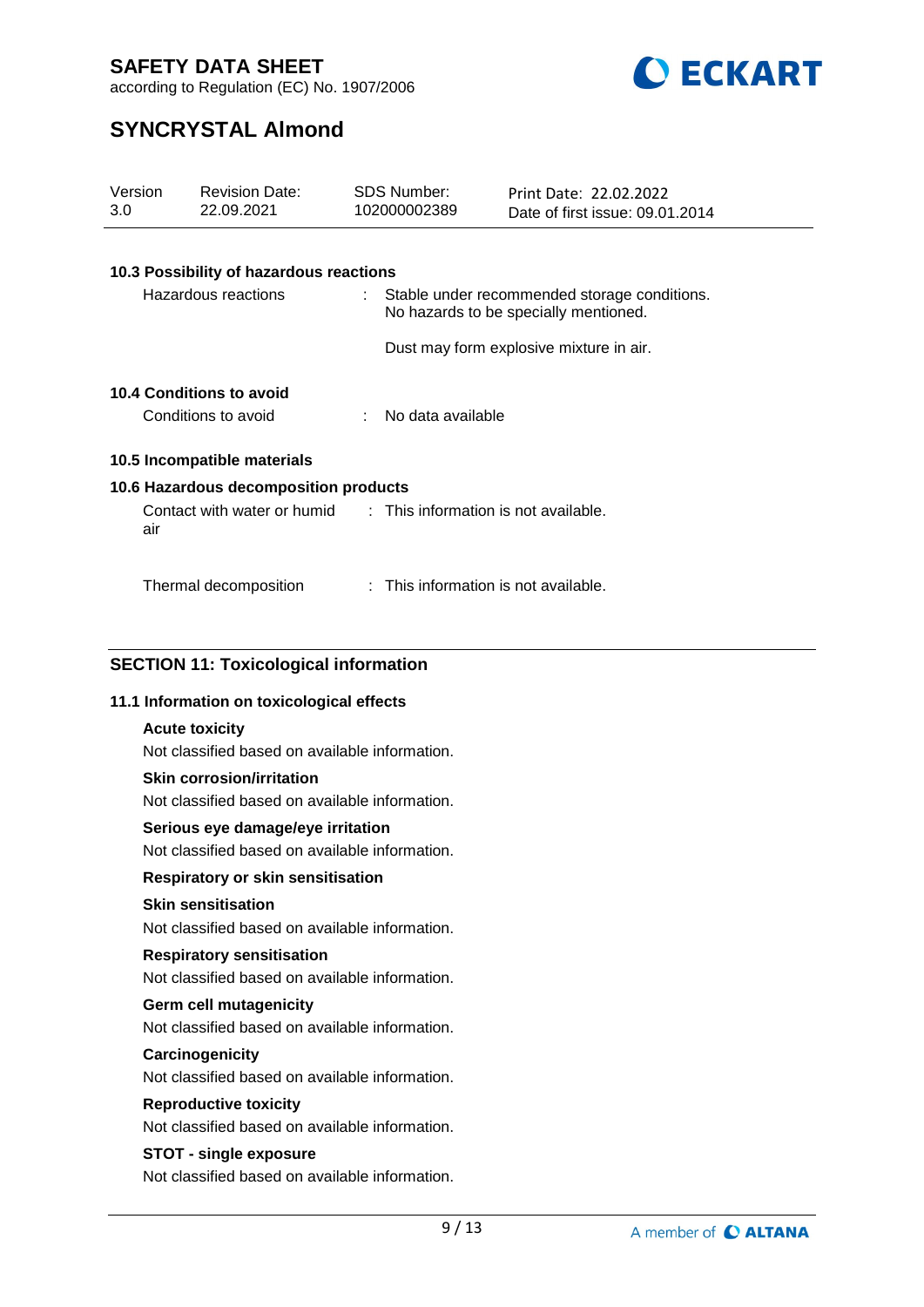

according to Regulation (EC) No. 1907/2006

# **SYNCRYSTAL Almond**

| Version | <b>Revision Date:</b> | SDS Number:  | Print Date: 22.02.2022          |
|---------|-----------------------|--------------|---------------------------------|
| 3.0     | 22.09.2021            | 102000002389 | Date of first issue: 09.01.2014 |

#### **STOT - repeated exposure**

Not classified based on available information.

### **Aspiration toxicity**

Not classified based on available information.

#### **Further information**

**Product:** Remarks: No data available

#### **Components:**

**Fluorphlogopite (Mg3K[AlF2O(SiO3)3]):** Remarks: No data available

#### **SECTION 12: Ecological information**

#### **12.1 Toxicity**

No data available

#### **12.2 Persistence and degradability**

No data available

**12.3 Bioaccumulative potential** No data available

#### **12.4 Mobility in soil**

No data available

#### **12.5 Results of PBT and vPvB assessment**

#### **Product:**

Assessment : This substance/mixture contains no components considered to be either persistent, bioaccumulative and toxic (PBT), or very persistent and very bioaccumulative (vPvB) at levels of 0.1% or higher..

#### **12.6 Other adverse effects**

#### **Product:**

Additional ecological information : No data available

#### **Components:**

### **Fluorphlogopite (Mg3K[AlF2O(SiO3)3]):**

Additional ecological information : No data available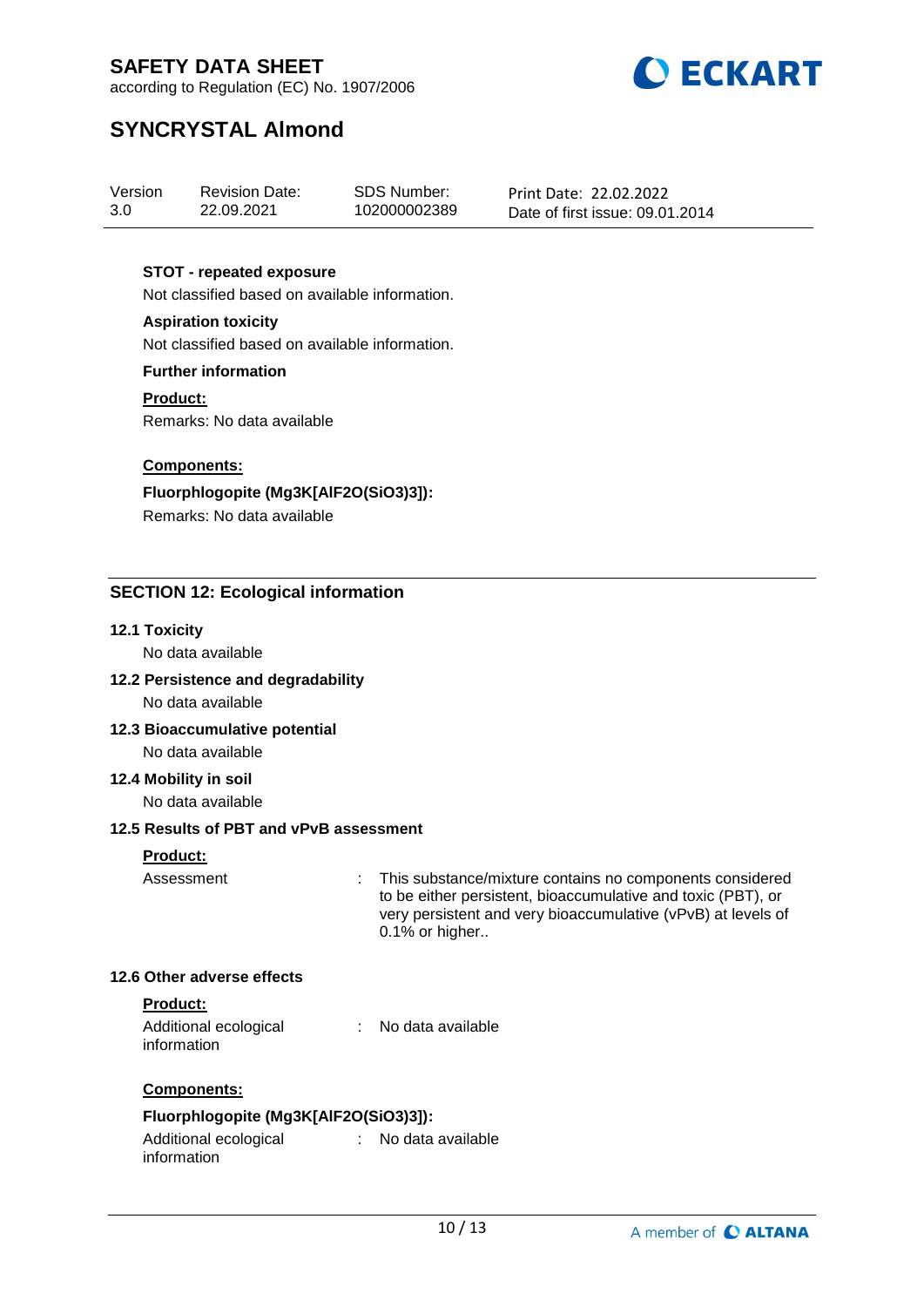

according to Regulation (EC) No. 1907/2006

# **SYNCRYSTAL Almond**

| Version | <b>Revision Date:</b> | SDS Number:  | Print Date: 22.02.2022          |
|---------|-----------------------|--------------|---------------------------------|
| 3.0     | 22.09.2021            | 102000002389 | Date of first issue: 09.01.2014 |

#### **SECTION 13: Disposal considerations**

#### **13.1 Waste treatment methods**

Contaminated packaging : Empty containers should be taken to an approved waste handling site for recycling or disposal.

#### **SECTION 14: Transport information**

- **14.1 UN number**
- **14.2 UN proper shipping name**
- **14.3 Transport hazard class(es)**
- **14.4 Packing group**
- **14.5 Environmental hazards**
- **14.6 Special precautions for user**

Remarks : Not classified as dangerous in the meaning of transport regulations.

**14.7 Transport in bulk according to Annex II of Marpol and the IBC Code**

Not applicable for product as supplied.

#### **SECTION 15: Regulatory information**

### **15.1 Safety, health and environmental regulations/legislation specific for the substance or mixture**

| REACH - Candidate List of Substances of Very High<br>Concern for Authorisation (Article 59).                                                         | Not applicable |
|------------------------------------------------------------------------------------------------------------------------------------------------------|----------------|
| Regulation (EC) No 1005/2009 on substances that<br>deplete the ozone layer                                                                           | Not applicable |
| Regulation (EU) 2019/1021 on persistent organic<br>pollutants (recast)                                                                               | Not applicable |
| UK REACH List of substances subject to authorisation<br>(Annex XIV)                                                                                  | Not applicable |
| REACH - Restrictions on the manufacture, placing on<br>the market and use of certain dangerous substances,<br>preparations and articles (Annex XVII) | Not applicable |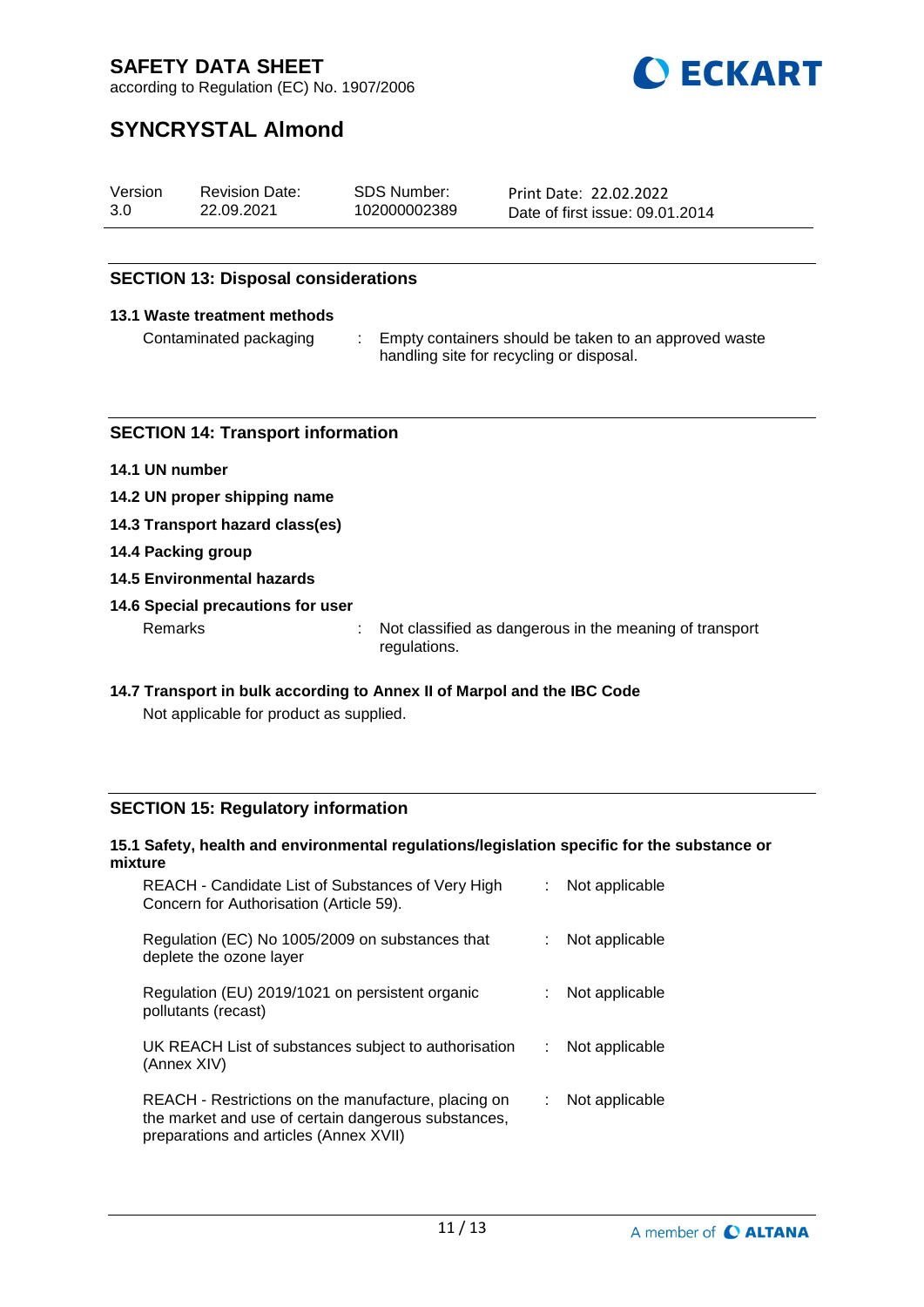according to Regulation (EC) No. 1907/2006



# **SYNCRYSTAL Almond**

| Version | <b>Revision Date:</b> | SDS Number:  | Print Date: 22.02.2022          |
|---------|-----------------------|--------------|---------------------------------|
| 3.0     | 22.09.2021            | 102000002389 | Date of first issue: 09.01.2014 |

#### **15.2 Chemical safety assessment**

#### **SECTION 16: Other information**

#### **Full text of other abbreviations**

| 2000/39/EC       | : Europe. Commission Directive 2000/39/EC establishing a first<br>list of indicative occupational exposure limit values |
|------------------|-------------------------------------------------------------------------------------------------------------------------|
| GB EH40          | : UK. EH40 WEL - Workplace Exposure Limits                                                                              |
| 2000/39/EC / TWA | : Limit Value - eight hours                                                                                             |
| GB EH40 / TWA    | : Long-term exposure limit (8-hour TWA reference period)                                                                |

ADN - European Agreement concerning the International Carriage of Dangerous Goods by Inland Waterways; ADR - European Agreement concerning the International Carriage of Dangerous Goods by Road; AIIC - Australian Inventory of Industrial Chemicals; ASTM - American Society for the Testing of Materials; bw - Body weight; CLP - Classification Labelling Packaging Regulation; Regulation (EC) No 1272/2008; CMR - Carcinogen, Mutagen or Reproductive Toxicant; DIN - Standard of the German Institute for Standardisation; DSL - Domestic Substances List (Canada); ECHA - European Chemicals Agency; EC-Number - European Community number; ECx - Concentration associated with x% response; ELx - Loading rate associated with x% response; EmS - Emergency Schedule; ENCS - Existing and New Chemical Substances (Japan); ErCx - Concentration associated with x% growth rate response; GHS - Globally Harmonized System; GLP - Good Laboratory Practice; IARC - International Agency for Research on Cancer; IATA - International Air Transport Association; IBC - International Code for the Construction and Equipment of Ships carrying Dangerous Chemicals in Bulk; IC50 - Half maximal inhibitory concentration; ICAO - International Civil Aviation Organization; IECSC - Inventory of Existing Chemical Substances in China; IMDG - International Maritime Dangerous Goods; IMO - International Maritime Organization; ISHL - Industrial Safety and Health Law (Japan); ISO - International Organisation for Standardization; KECI - Korea Existing Chemicals Inventory; LC50 - Lethal Concentration to 50 % of a test population; LD50 - Lethal Dose to 50% of a test population (Median Lethal Dose); MARPOL - International Convention for the Prevention of Pollution from Ships; n.o.s. - Not Otherwise Specified; NO(A)EC - No Observed (Adverse) Effect Concentration; NO(A)EL - No Observed (Adverse) Effect Level; NOELR - No Observable Effect Loading Rate; NZIoC - New Zealand Inventory of Chemicals; OECD - Organization for Economic Co-operation and Development; OPPTS - Office of Chemical Safety and Pollution Prevention; PBT - Persistent, Bioaccumulative and Toxic substance; PICCS - Philippines Inventory of Chemicals and Chemical Substances; (Q)SAR - (Quantitative) Structure Activity Relationship; REACH - Regulation (EC) No 1907/2006 of the European Parliament and of the Council concerning the Registration, Evaluation, Authorisation and Restriction of Chemicals; RID - Regulations concerning the International Carriage of Dangerous Goods by Rail; SADT - Self-Accelerating Decomposition Temperature; SDS - Safety Data Sheet; SVHC - Substance of Very High Concern; TCSI - Taiwan Chemical Substance Inventory; TECI - Thailand Existing Chemicals Inventory; TRGS - Technical Rule for Hazardous Substances; TSCA - Toxic Substances Control Act (United States); UN - United Nations; vPvB - Very Persistent and Very Bioaccumulative

#### **Further information**

The information provided in this Safety Data Sheet is correct to the best of our knowledge, information and belief at the date of its publication. The information given is designed only as a guidance for safe handling, use, processing, storage, transportation, disposal and release and is not to be considered a warranty or quality specification. The information relates only to the specific material designated and may not be valid for such material used in combination with any other materials or in any process, unless specified in the text.